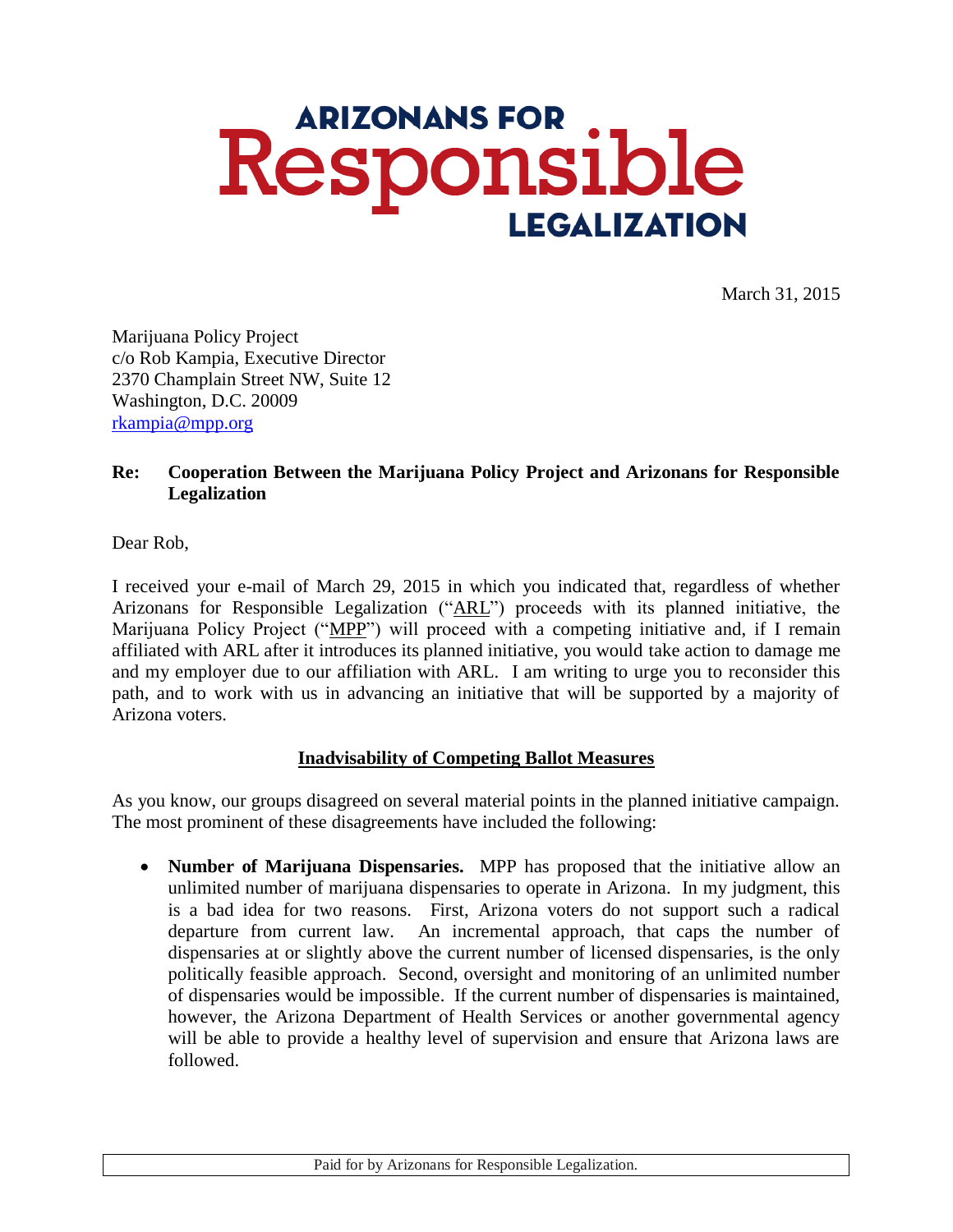**Grow-Your-Own Provisions.** MPP has proposed a dramatic deregulation of homegrown marijuana. Arizona voters will not support this proposal. When passing the Arizona Medical Marijuana Act in 2010, Arizonans approved a cautious approach to homegrown marijuana. Specifically, they approved homegrown marijuana only for individuals (a) with qualifying medical needs, (b) living more than 25 miles from a licensed medical marijuana dispensary, and (c) cultivating limited quantities of marijuana. Polling shows that Arizonans still favor such a cautious approach. And so does ARL. At this time, I believe it is inadvisable to pursue a more aggressive approach to deregulation in Arizona.

MPP may, of course, choose to pursue its more aggressive agenda by promoting its own initiative. In my judgment, this would be a mistake for both financial and political reasons. Competing measures would inevitably dilute the financial resources available to the decriminalization effort in Arizona—although I suspect MPP's measure would disproportionately suffer the financial consequences of competing measures, because donors will almost certainly favor ARL's incremental approach. And politically, competing measures increase voter confusion and significantly increase the risk of both initiatives failing.

Our measure will carefully regulate and tax adult use of marijuana in Arizona—and while Arizonans oppose sweeping legalization proposals, we are confident that most Arizonans support our modest approach. I invite you to join our effort; we would welcome your support.

# **Threats and Coercive Behavior**

Your e-mail stated that, unless I abandon ARL and its planned ballot measure, you would "launch a series of actions to harm [my] business" such as distributing disparaging literature outside my place of employment. You indicated that you were "already budgeting \$10,000 (as of Friday) to pay people for 1,000 hours of time to distribute literature outside of your door, and the literature will not portray you in a kind way." In closing, your e-mail stated that you were "not joking" and threateningly referenced a prior 90-day jail sentence you served "for marijuana."

If you carry through on these threats, it is very likely that both MPP as an organization and you as an individual will be liable for tortuously interfering with business expectancies.<sup>1</sup> Intentionally threatening to damage business relations with patients and/or an employer is clearly improper under Arizona case  $law$ , and any financial or reputational injury resulting from the

 $\overline{a}$ 

<sup>&</sup>lt;sup>1</sup> Under Arizona law, to establish tortious interference, a plaintiff must show a valid business expectancy, knowledge of the expectancy on the part of defendant, intentional and improper interference with the expectancy causing a termination of the expectancy, and resulting damages. *Best Western Intern., Inc. v. Furber*, 200 WL 4182827, \*11 (D. Ariz. Sept. 5, 2008).

 $2 \text{ In determining whether interference with a contractual relationship or business expectancy is }$ improper, a court considers seven factors. These factors include: the nature of the actor's conduct; the actor's motive; the interests of the other with which the actor's conduct interferes; the interests sought to be advanced by the actor; the social interests in protecting the freedom of action of the actor and the contractual interests of the other; the proximity or remoteness of the actor's conduct to the interference; and the relations to the parties. *See Wagenseller v. Scottsdale Mem'l Hosp.*, 147 Ariz. 370, 386-387 (Ariz. 1085).